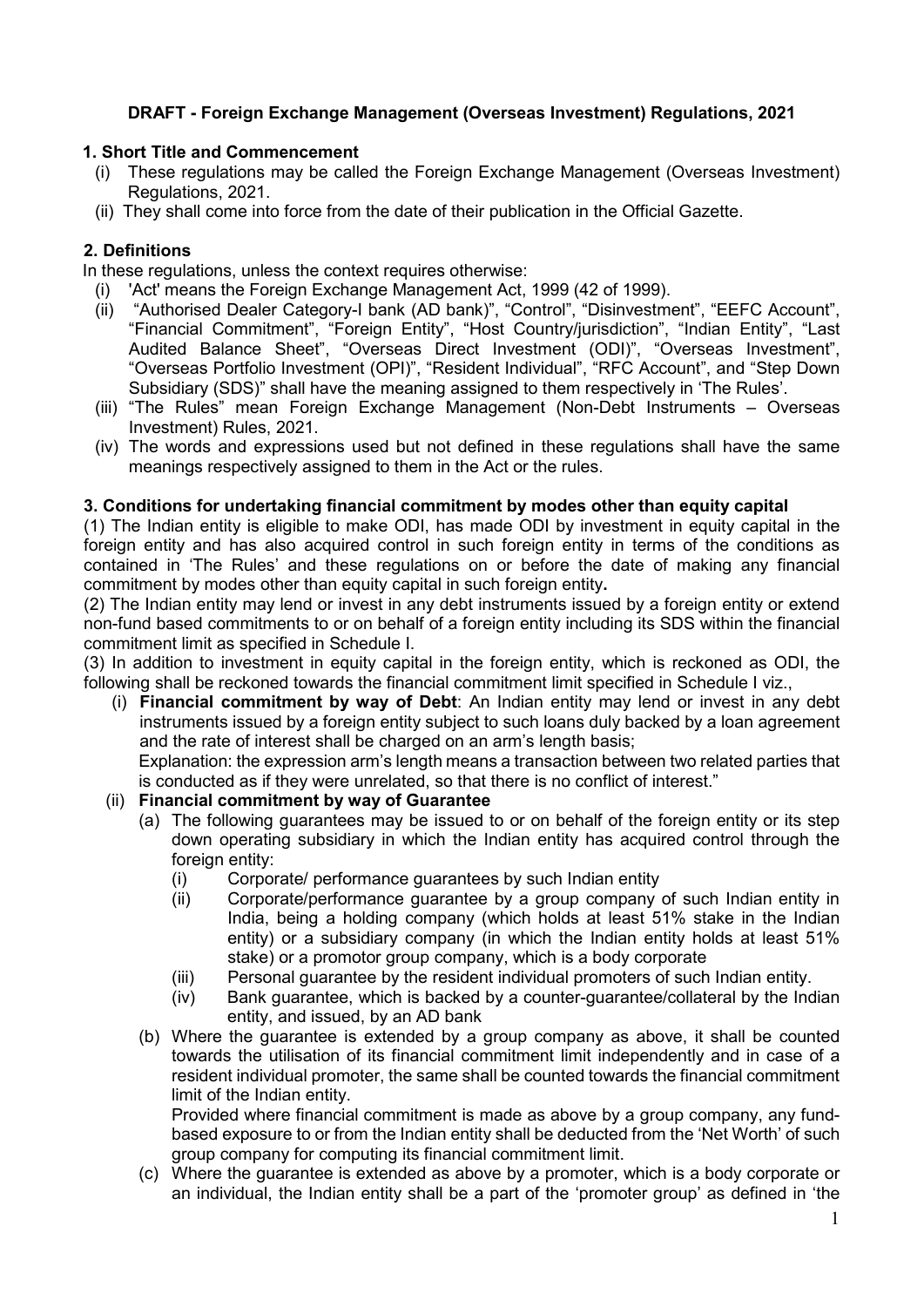Securities and Exchange Board of India (Disclosure and Investor Protection) Guidelines, 2000', as amended from time to time.

- (d) No guarantee shall be "open-ended".
- (e) The guarantee, to the extent of the amount invoked, shall cease to be a part of the nonfund based commitments but will be considered as lending.
- (f) Where a guarantee has been extended jointly by two or more Indian entities to a foreign entity, 100% of the amount of such guarantee shall be reckoned towards the individual limits of each of such Indian entities.
- (iii) **Financial commitment by way of Pledge/ Charge**: An Indian entity, which has made ODI by way of investment in equity capital in a foreign entity, may:

(a) pledge the equity capital of the foreign entity in which it has made ODI or of its SDS outside India [held directly by the Indian entity in a foreign entity and indirectly in SDS] in favour of an AD bank or a public financial institution in India or an overseas lender, for availing fund based and/or non-fund based facilities for itself or any foreign entity in which it has made ODI or for its SDSs outside India and also in favour of a debenture trustee registered with SEBI in India for availing fund based facilities for itself.

- (b) create charge by way of mortgage, pledge, hypothecation or any other identical mode on: i. its assets in India [including the assets of its group company or associate company, promoter and / or director] in favour of an overseas lender as security for availing of the fund based and/or non-fund based facility for any foreign entity in which it has made ODI or for its SDS outside India; or
- ii. the assets outside India of the foreign entity in which it has made ODI or of its SDS outside India in favour of an AD bank in India or a public financial institution in India as security for availing of the fund based and/or non-fund based facility for itself or any foreign entity in which it has made ODI or for its SDS outside India and also in favour of a debenture trustee registered with SEBI in India for availing fund based facilities for itself

Provided that:

- (a) The value of the pledge/ charge or the amount of the facility, whichever is less, shall be reckoned towards the financial commitment limit in force at the time of such pledge/ charge provided such facility has not already been reckoned towards the limit specified and excluding cases where the facility has been availed in India by the Indian entity for itself;
- (b) In case the facility is from an overseas lender or such pledge/charge is in favour of an overseas lender, such lender is regulated and supervised as a bank/financial institution as per the laws of the host country or is a multilateral/regional financial institution;
- (c) the creation of such pledge/charge shall be in accordance with the relevant provisions of the Act or any rules or any regulations made thereunder;
- (d) Any other terms and conditions as may be directed by the Reserve Bank from time to time.

Explanation: (i) For this regulation, a public financial institution will have the same meaning as assigned to it under section 2(72) of the Companies Act, 2013, as amended from time to time. (ii) The 'negative pledge' or 'negative charge' created by an Indian entity or a bid bond guarantee obtained in accordance with these regulations for participation in bidding or tender procedure for the acquisition of a foreign entity shall not be reckoned towards the financial commitment limit.

### **4. Acquisition/Transfer by way of Deferred Payment**

Where a person resident in India acquires by way of purchase or by way of issuance from a person resident outside India or where a person resident outside India acquires by way of purchase from a person resident in India, the equity capital of a foreign entity, which is reckoned as ODI:

(1) The amount of consideration may be deferred for such period from the date of the agreement as provided in accordance with such agreement subject to the following terms and conditions:

- (i) The foreign securities equivalent to the amount of total consideration shall be transferred or issued, as the case may be, upfront by the seller to the buyer;
- (ii) The full consideration finally paid shall be compliant with the applicable pricing guidelines.

(2) Where full consideration is paid upfront, the buyer may be indemnified by the seller upto such amount subject to such terms and conditions as may be mutually agreed upon and laid down upfront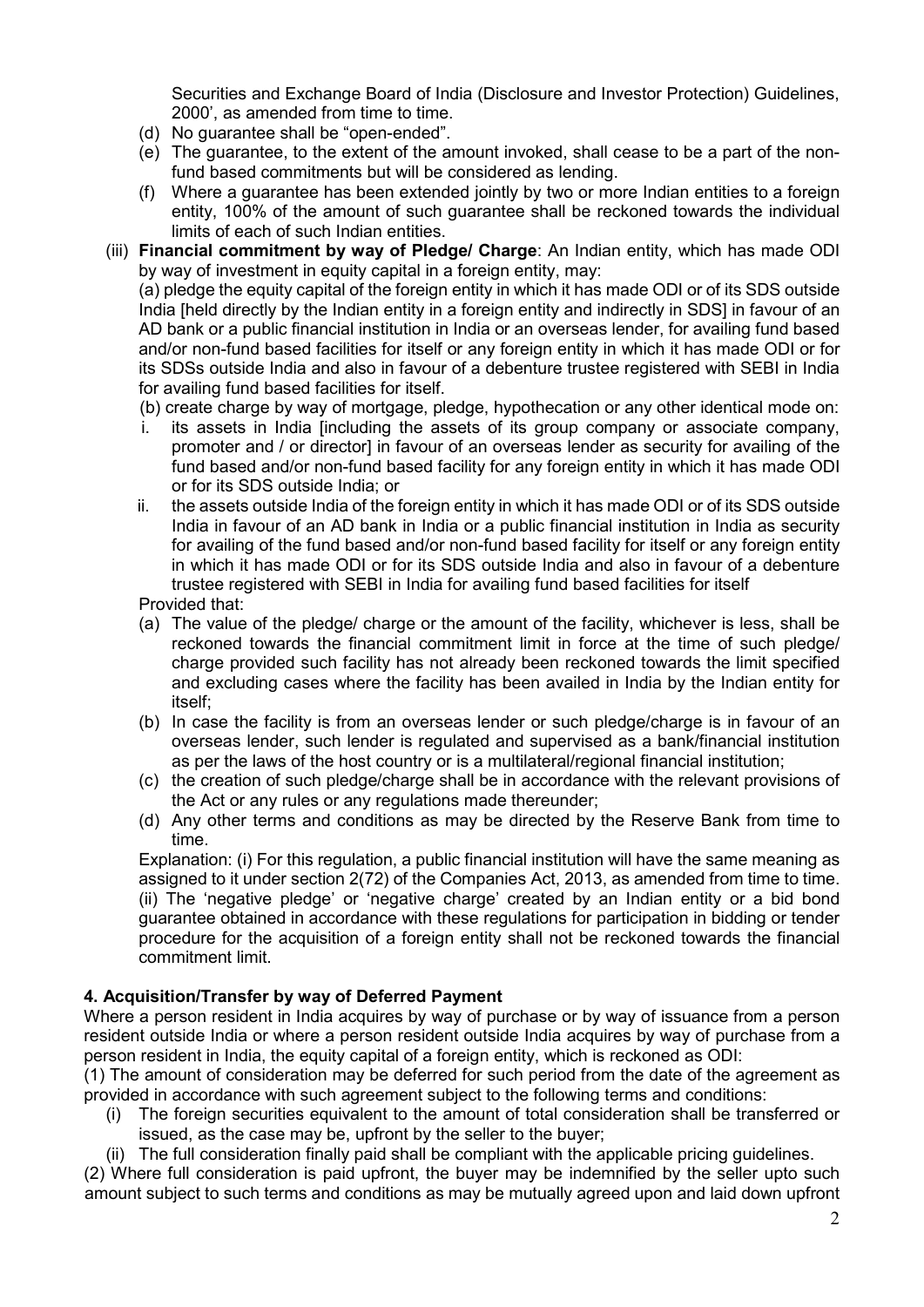in the agreement and provided such agreement complies with Foreign Exchange Management (Guarantee) Regulations, as amended from time to time.

**5. Mode of Payment –** The mode of payment by a person resident in India for making overseas investment shall be as under**:**

- i. Remittance made through banking channels
- ii. Out of funds held in an account maintained in accordance with the FEM (Foreign Currency Accounts by a Person Resident in India) Regulations, 2015
- iii. Swap of securities
- iv. In addition to above, for schedule I of 'The Rules' and Regulation 3(3)(i), the proceeds of American Depository Receipts (ADR)/ Global Depositary Receipts (GDR) and ADR/ GDR stock-swap raised in terms of [FEM \(Non-Debt Instruments\) Rules, 2019;](https://www.rbi.org.in/Scripts/NotificationUser.aspx?Id=11723&Mode=0) and External Commercial Borrowings (ECBs) raised in terms of [FEM \(Borrowing and Lending\) Regulations,](https://www.rbi.org.in/Scripts/NotificationUser.aspx?Id=11441&Mode=0)  [2018](https://www.rbi.org.in/Scripts/NotificationUser.aspx?Id=11441&Mode=0) may be used.

#### **6. Obligations of the Person Resident in India**

(1) A person resident in India acquiring equity capital in a foreign entity, which is reckoned as ODI, shall submit to the AD bank share certificate(s) or any other relevant document(s) as per the applicable laws of the host jurisdiction, as an evidence of such investment in the foreign entity within six months from the date of effecting remittance or the date on which the dues to such person resident in India are capitalised or the date on which the amount due was allowed to be capitalised, as the case may be.

(2) A person resident in India, through its designated AD bank, shall obtain a Unique Identification Number (UIN) from the Reserve Bank for the foreign entity in which the Overseas Direct Investment is intended to be made before sending outward remittance or acquisition of equity capital in a foreign entity, whichever is earlier;

(3) A person resident in India making ODI shall designate a branch of an AD bank and route all transactions relating to a particular UIN through such designated branch.

Note: Where more than one person resident in India make financial commitment in the same foreign entity, all such persons shall route all transactions relating to that UIN through the branch of the AD bank designated for that UIN.

(4) A person resident in India having ODI in a foreign entity, wherever applicable, shall realise and repatriate to India, all dues receivable from the foreign entity, the amount of consideration received on account of transfer/disinvestment of such ODI and the net realisable value of the assets as certified by the official liquidator on account of the liquidation of the foreign entity as per the laws of the host country within 90 days from the date when such receivable falls due or the date of such transfer/ disinvestment or the date of realisation of the value of assets as certified by the official liquidator.

(5) An Indian entity, which is eligible to make ODI, may make remittance towards earnest money deposit or obtain a bid bond guarantee from an AD bank for participation in bidding or tender procedure for the acquisition of a foreign entity provided that in case of an open-ended bid bond guarantee, it shall be converted into a close-ended guarantee not later than three months from the date of award of the contract.

### **7. Reporting**

(1) Unless stated otherwise, all reporting by a person resident in India shall be made through the designated branch of the AD bank as per the format and manner as may be directed by the Reserve Bank from time to time.

(2) The reporting requirements for overseas investment shall be as under:

- (i) **Form FC:** A person resident in India making financial commitment or undertaking disinvestment in a foreign entity shall, in Form FC, report:
	- (a) such financial commitment, whether it is reckoned towards the financial commitment limit or not, at the time of sending outward remittance or making financial commitment, whichever is earlier, and;
	- (b) such disinvestment at the time of disinvestment.
- (ii) **Form OPI:** A person resident in India making any OPI or transferring such investment by way of sale shall report such investment/transfer in Form OPI within 30 days from the end of the half-year in which such investment/ transfer is made as at September/March-end.